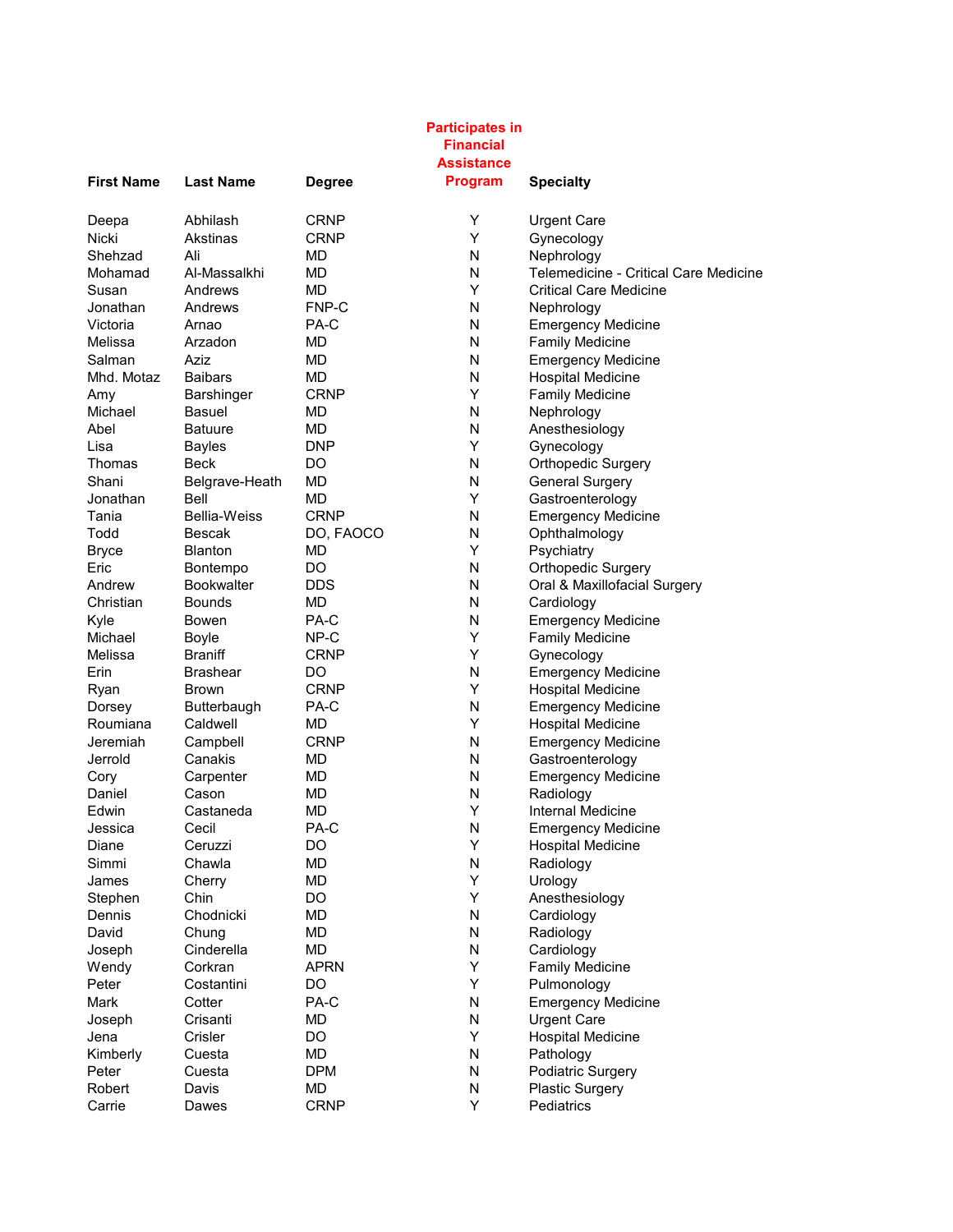| <b>Brian</b>         | DelliGatti      | MD          | N | <b>Emergency Medicine</b>             |
|----------------------|-----------------|-------------|---|---------------------------------------|
| Brian                | Desaulniers     | MD          | N | <b>Emergency Medicine</b>             |
| Rene                 | Desmarais       | MD          | N | Cardiology                            |
| Alison               | Diesel          | PA-C        | Y | Internal Medicine                     |
| Raphael              | Dodoo           | <b>MD</b>   | Y | <b>Hospital Medicine</b>              |
| Sally                | Dowling         | <b>MD</b>   | Υ | <b>Family Medicine</b>                |
| Kerri                | Ellinger        | PA-C        | Υ | Gynecology                            |
| Harry                | Emmerich        | DO          | Y | <b>Emergency Medicine</b>             |
| Michelle             | Farlow          | <b>FNP</b>  | Υ | Gynecology                            |
| Basheeruddin Farooki |                 | MD          | N | Telemedicine - Critical Care Medicine |
| Christopher          | Farrell         | <b>MD</b>   | Υ | <b>Orthopedic Surgery</b>             |
| Jeffrey              | Fernley         | DO          | Y | Anesthesiology                        |
| Kelson               | Figaro          | MD          | N | <b>Hospital Medicine</b>              |
| Evan                 | Fisher          | MD          | N | Nephrology                            |
| Kerry                | Forrestal       | <b>MD</b>   | N | <b>Emergency Medicine</b>             |
| Christopher          | Galuardi        | <b>MD</b>   | N | Pain Medicine                         |
| David                | Gannon          | <b>DPM</b>  | N | Podiatric Surgery                     |
| Munna                | Garg            | <b>MD</b>   | Υ | Pediatrics                            |
| Jeremy               | Gill            | MD          | Y | Neurology                             |
| Margo                | Gill            | <b>MD</b>   | Y | <b>Family Medicine</b>                |
| John                 | Gillespie       | MD          | Υ | <b>Hospital Medicine</b>              |
| Mitchell             | Gittelman       | DO          | N | <b>Family Medicine</b>                |
| Jeffrey              | Greenwood       | MD          | N | <b>Emergency Medicine</b>             |
| William              |                 | MD          | N | <b>Family Medicine</b>                |
| Daniel               | Greer<br>Hakeem | PA-C        | Υ | <b>General Surgery</b>                |
| Christina            |                 | <b>DNP</b>  | Y |                                       |
|                      | Hargis          |             |   | <b>Family Medicine</b>                |
| Craig                | Haueisen        | <b>DPM</b>  | Ν | Podiatric Surgery                     |
| Steven               | Hearne          | MD, FACC    | Ν | Cardiology                            |
| Elissa               | Henderson       | <b>CRNP</b> | Υ | <b>Hospital Medicine</b>              |
| Kathleen             | Henley          | DO          | Y | <b>Hospital Medicine</b>              |
| James                | Herdegen        | MD          | N | Telemedicine - Critical Care Medicine |
| Charles              | Hickok          | MD          | Υ | Anesthesiology                        |
| Gerard               | Hogan           | <b>MD</b>   | N | Radiology                             |
| Kerri                | Holloway        | <b>CRNP</b> | N | Plastic Surgery                       |
| M. Sean              | Hooker          | MD          | Υ | <b>Orthopedic Surgery</b>             |
| Glenn                | Hornstein       | <b>MD</b>   | N | <b>Emergency Medicine</b>             |
| Philip               | Hugo            | MD          | N | Radiology                             |
| William              | Jackson         | <b>MD</b>   | N | <b>Radiation Oncology</b>             |
| Manoj                | Jain            | MD          | Y | <b>Radiation Oncology</b>             |
| Jenna                | Jarriel         | MD          | N | <b>Emergency Medicine</b>             |
| Tania                | Jenkins         | <b>CRNP</b> | N | <b>Emergency Medicine</b>             |
| Nusirat              | Jinadu          | MD          | N | Nephrology                            |
| Craig                | Johnson         | PA-C        | Y | <b>Internal Medicine/Geriatrics</b>   |
| Jyothi               | Jolepalem       | MD          | N | Telemedicine - Critical Care Medicine |
| Madelyn              | Justice         | PA-C        | N | <b>Emergency Medicine</b>             |
| David                | Kaplan          | MD          | Υ | Anesthesiology                        |
| Lawrence             | Kemp            | MD          | Υ | Neurology                             |
| Dawn                 | Kennedy-Little  | DO          | N | <b>Sleep Studies</b>                  |
| Aboubakr             | Khairat         | MD          | N | <b>General Surgery</b>                |
| Kazi                 | Khan            | MD          | N | Nephrology                            |
| Corinna              | Kirkpatrick     | PA-C        | Υ | <b>Family Medicine</b>                |
| Lee                  | Klepper         | MD          | Υ | Gastroenterology                      |
| Janice               | Klich           | MD          | N | Telemedicine - Critical Care Medicine |
| Robert               | Klug            | MD          | N | <b>Emergency Medicine</b>             |
| Elizabeth            | Koval           | MD          | N | <b>Emergency Medicine</b>             |
| Justin               | Kucinski        | DO          | N | Hematology/Oncology                   |
| Paul                 | Lagonigro       | MD          | N | Retina and Vitreous Surgery           |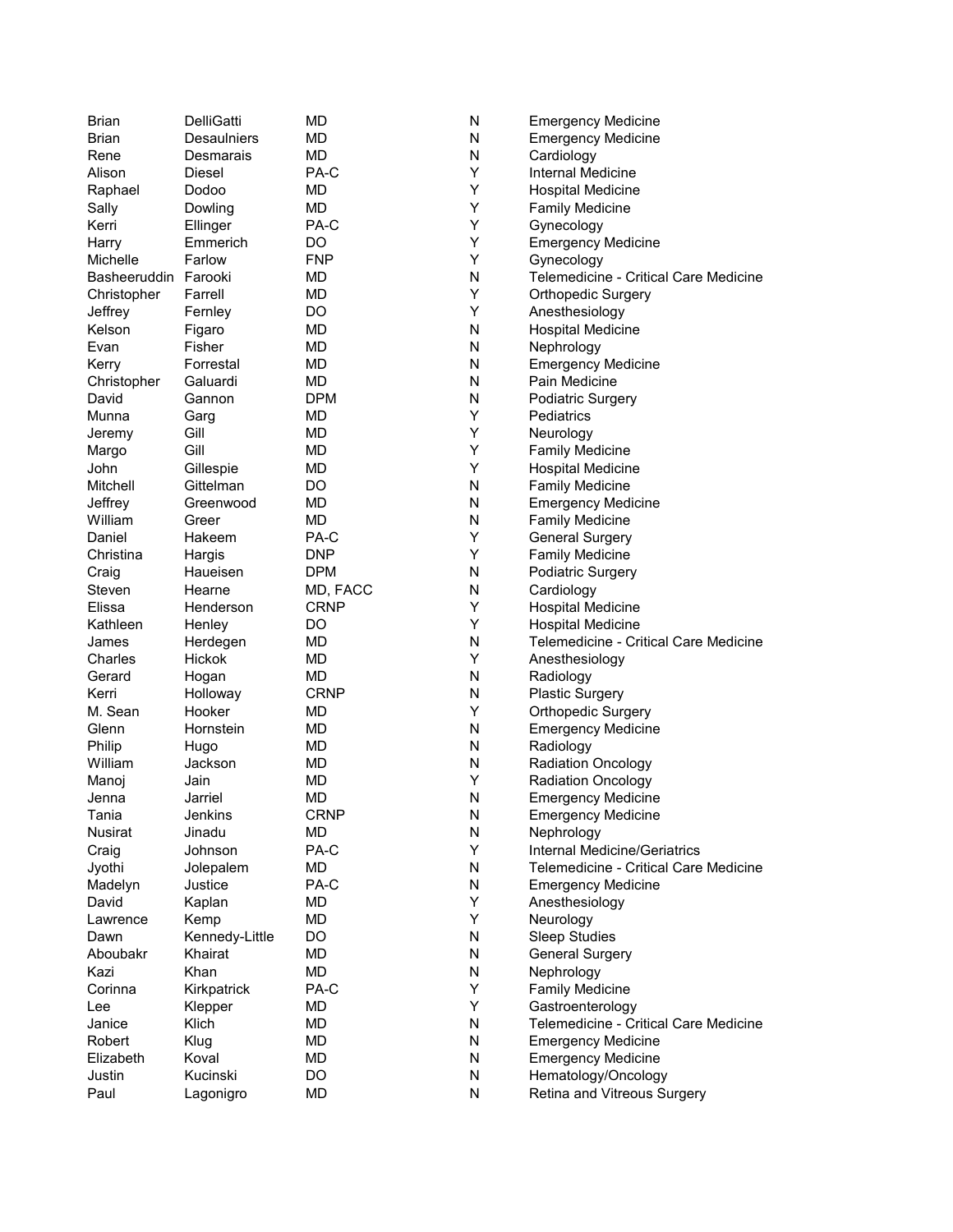| Emily          | Laustsen          | PA-C        | Υ | Neurology                                 |
|----------------|-------------------|-------------|---|-------------------------------------------|
| Cheryl         | Layfield          | <b>CRNP</b> | Υ | <b>Urgent Care</b>                        |
| M. Cristina    | LazoStefanini     | MD          | N | <b>Emergency Medicine</b>                 |
| Peter          | Libby             | <b>MD</b>   | N | Radiology                                 |
| Heather        | Mak               | <b>MD</b>   | N | Telemedicine - Psychiatry/Psychology      |
| Nasir          | Malik             | <b>MD</b>   | N | <b>Critical Care Medicine</b>             |
| Sandra         | Mancilla          | <b>MD</b>   | Υ | <b>Family Medicine</b>                    |
| <b>Stewart</b> | Mann              | <b>MD</b>   | N | Telemedicine - Critical Care Medicine     |
| John           | Mansueti          | M.D.        | N | <b>Radiation Oncology</b>                 |
| Michael        | Marks             | <b>MD</b>   | N | Radiology                                 |
| Carmen         | Massey            | DO          | N | <b>Emergency Medicine</b>                 |
| Kevin          | McCabe            | PA-C        | N | <b>Emergency Medicine</b>                 |
| Adam           | Meeks             | MD          | N | Radiology                                 |
| Kathryn        | Melore            | PA-C        | N | <b>Emergency Medicine</b>                 |
| Deepa          | Menon             | <b>MD</b>   | N | Telemedicine - Neurodevelopment Disorders |
| Miriam         | Michael           | <b>MD</b>   | N | <b>Hospital Medicine</b>                  |
| Nureain        | Mirza             | MD          | N | Telemedicine - Critical Care Medicine     |
| Gina           | Moffa             | DO          | N | <b>Emergency Medicine</b>                 |
| Trina          | Monis             | <b>DPM</b>  | N | Podiatric Surgery                         |
| Karen          | Montella          | PA-C        | Υ |                                           |
| Patricia       |                   | FNP-C       |   | <b>Hospital Medicine</b>                  |
| Kathleen       | <b>Morales</b>    |             | Υ | Endocrinology                             |
|                | <b>Morris</b>     | DNP, CRNP   | Υ | <b>Family Medicine</b>                    |
| Kevin          | Mull              | PA-C        | N | <b>Emergency Medicine</b>                 |
| Karen          | Mull              | PA-C        | N | <b>Emergency Medicine</b>                 |
| Craig          | Mullen            | <b>CRNP</b> | Y | <b>Urgent Care</b>                        |
| Terrence       | Mulligan          | DO          | N | <b>Emergency Medicine</b>                 |
| Michael        | Murphy            | <b>MD</b>   | N | <b>Emergency Medicine</b>                 |
| Vijayakumar    | Nair              | <b>MD</b>   | N | Telemedicine - Critical Care Medicine     |
| Gena           | Nance             | <b>CRNP</b> | Υ | Gastroenterology                          |
| Sammy          | Nawas             | MD          | N | Telemedicine - Critical Care Medicine     |
| Christine      | Neto              | MD          | Υ | Gynecology                                |
| Justinian      | Ngaiza            | MD, PhD     | N | Hematology/Oncology                       |
| Oswaldo        | Nicastro          | <b>MD</b>   | Υ | <b>Family Medicine</b>                    |
| Frank          | <b>Nikolaidis</b> | DO          | Υ | Anesthesiology                            |
| Sanja          | Nikolich          | <b>MD</b>   | N | Telemedicine - Critical Care Medicine     |
| David          | Nizza             | <b>MD</b>   | N | Radiology                                 |
| Eric           | Ofori             | <b>MD</b>   | N | Nephrology                                |
| Aubree         | Olson             | PA-C        | Y | <b>Hospital Medicine</b>                  |
| Oluwaseun      | Oluwo             | <b>MBBS</b> | N | Nephrology                                |
| Patrick        | O'Reilly          | <b>MD</b>   | N | Pathology                                 |
| Danielle       | Orr               | MD          | Υ | <b>Family Medicine</b>                    |
| Frederick      | Panico            | MD          | N | Anesthesiology                            |
| Theresa        | Parkhurst         | NP-C, PMH   | N | Psychiatry                                |
| Daniel         | Pascucci          | DO          | N | Sports Medicine                           |
| Anita          | Pascucci          | DO          | Υ | Pediatrics                                |
| Subhash        | Patel             | MD          | N | Telemedicine - Critical Care Medicine     |
| Rabindra       | Paul              | MD, FACP    | Υ | Hematology/Oncology                       |
| Stephan        | Pavlos            | MD          | N | Cardiology                                |
| Christopher    | Pellegrino        | MD          | N | <b>Plastic Surgery</b>                    |
| <b>Babette</b> | Pennay            | <b>CRNP</b> | Υ | <b>Wound Care</b>                         |
| Anthony        | Perella           | MD          | Υ | Pulmonology                               |
| Michael        | Perline           | <b>MD</b>   | N | <b>Emergency Medicine</b>                 |
| Vincent        | Perrotta          | MD          | N | <b>Plastic Surgery</b>                    |
| Michael        | Phipps            | <b>MD</b>   | N | Telemedicine - Neurology                  |
| <b>Bharati</b> | Prasad            | M.D.        | N | Telemedicine - Critical Care Medicine     |
| Amanda         | Prather           | PA-C        | N | <b>Emergency Medicine</b>                 |
| DiAngela       | Prunesti          | DO          | Υ | <b>Hospital Medicine</b>                  |
|                |                   |             |   |                                           |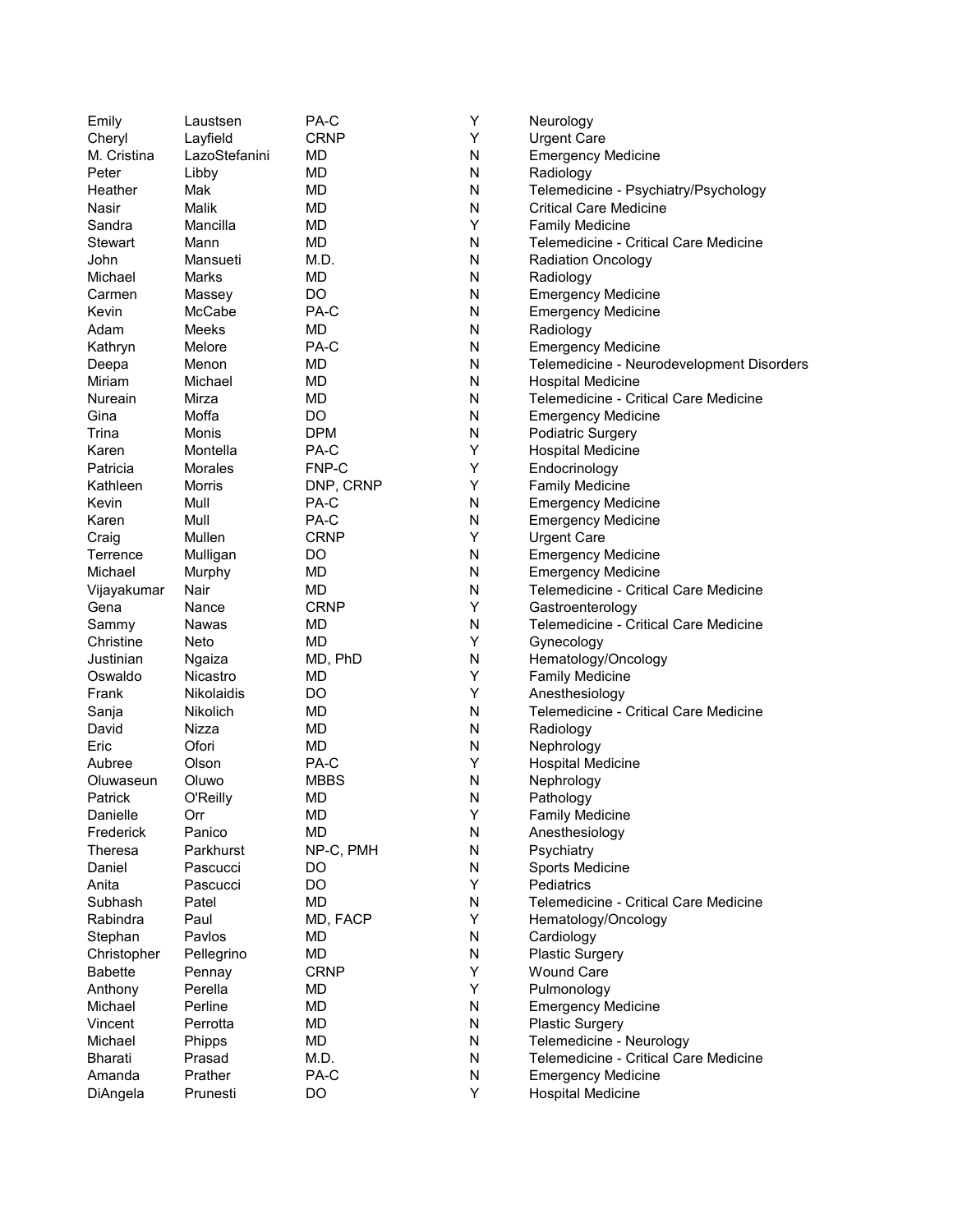| Kieran            | Py               | MD           | Y         | <b>Family Medicine</b>                |
|-------------------|------------------|--------------|-----------|---------------------------------------|
| Robert            | Quinton          | DO           | N         | <b>Emergency Medicine</b>             |
| Joseph            | Raffetto         | <b>MD</b>    | N         | Cardiology                            |
| James             | Rano             | DPM, FACSFAS | N         | Podiatric Surgery                     |
| Antanas           | Razma            | M.D.         | N         | Telemedicine - Critical Care Medicine |
| William           | Reid             | МD           | N         | Radiology                             |
| James             | Rial             | <b>MD</b>    | N         | Retina and Vitreous Surgery           |
| Thomas            | Riccio           | <b>MD</b>    | N         | Radiology                             |
| <b>Brookellen</b> | Rider            | DO           | N         | <b>Family Medicine</b>                |
| Michael           | Ries             | M.D.         | N         | Telemedicine - Critical Care Medicine |
| Ellen             | Rowe             | <b>MD</b>    | Υ         | <b>Family Medicine</b>                |
| Kiran             | Samindla         | <b>MD</b>    | N         | Nephrology                            |
| Mauro             | Sarmiento        | МD           | N         | <b>Critical Care Medicine</b>         |
| Joseph            | Savitt           | MD, PhD      | N         | Telemedicine - Neurology              |
| Joseph            | Schwartz         | <b>MD</b>    | N         | Retina and Vitreous Surgery           |
| Vincenzo          | Scotto D'Antuono | MD           | N         | <b>Infectious Disease</b>             |
| Lawrence          | Shombert         | MD           | N         | <b>Radiation Oncology</b>             |
| Angela            | Simmons          | <b>CRNP</b>  | Υ         | <b>Bariatric Surgery</b>              |
| Michael           | Simpson          | PA-C         | Y         | <b>Emergency Medicine</b>             |
| Maninder          | Singh            | MD           | N         | Cardiology                            |
| Geoffrey          | Sirockman        | DO           | N         | <b>Emergency Medicine</b>             |
| James             | Skolka           | <b>MD</b>    | Y         | Anesthesiology                        |
| Diane             | Skolka           |              | Υ         | Psychiatry                            |
|                   | Smith            | CRNP, PMH    |           |                                       |
| Nancy             |                  | <b>DNP</b>   | N<br>Υ    | Nephrology                            |
| Jason             | Smith            | DO           | Y         | Urology                               |
| Gregory           | Smith            | PA-C         |           | <b>Family Medicine</b>                |
| Christine         | Smith Cannon     | <b>CRNP</b>  | N         | Nephrology                            |
| Timothy           | Sparta           | PA-C         | N         | <b>Emergency Medicine</b>             |
| Vanessa           | Sparta           | PA-C         | Y         | <b>Urgent Care</b>                    |
| Anne              | Spillane         | <b>MD</b>    | N         | Dermatology                           |
| Erin              | Spillane         | MD           | N         | Dermatology                           |
| Philip            | Spinuzza         | DO           | N         | <b>Orthopedic Surgery</b>             |
| Stephen           | St. Pierre       | <b>MD</b>    | N         | <b>Emergency Medicine</b>             |
| Gregory           | Stamnas          | MD, FHM      | Υ         | <b>Hospital Medicine</b>              |
| Matthew           | Stensland        | DO           | N         | <b>Emergency Medicine</b>             |
| Gordana           | Stepcic          | MD           | N         | Neurology                             |
| Franko            | Stepcic          | MD           | N         | Neurology                             |
| Carrie            | Sterling         | <b>CRNP</b>  | N         | Nephrology                            |
| LaToya            | <b>Stewart</b>   | <b>CRNP</b>  | Υ         | <b>Hospital Medicine</b>              |
| Laura             | Stokes           | DO           | Y         | Pediatrics                            |
| Mark              | Strong           | MD           | Υ         | <b>Hospital Medicine</b>              |
| Matthew           | Taylor           | <b>CRNP</b>  | N         | <b>Hospital Medicine</b>              |
| Cody              | Taylor           | MD           | ${\sf N}$ | <b>Emergency Medicine</b>             |
| Tricia            | Thompson         | DO           | N         | <b>Emergency Medicine</b>             |
| William           | Todd             | MD           | N         | <b>Emergency Medicine</b>             |
| Mario             | Todorov          | MD           | N         | Radiology                             |
| Assen             | Todorov          | MD           | N         | Radiology                             |
| Mark              | Treuth           | MD           | N         | Cardiology                            |
| Juliet            | Van Egmond       | MD           | Υ         | <b>Hospital Medicine</b>              |
| Andrew            | Vennos           | MD           | ${\sf N}$ | Radiology                             |
| <b>Nitin</b>      | Verma            | MD           | ${\sf N}$ | Cardiology                            |
| Michael           | Wagner           | MD           | N         | Pathology                             |
| Amanda            | Wainwright       | <b>FNP</b>   | N         | <b>Family Medicine</b>                |
| David             | Wanalista        | DO           | Υ         | Rheumatology                          |
| Stephen           | Waters           | MD           | Υ         | <b>Family Medicine</b>                |
| Eric              | Weaver           | MD           | N         | Pathology                             |
| Sharon            | Weber            | PA-C         | Υ         | Urology                               |